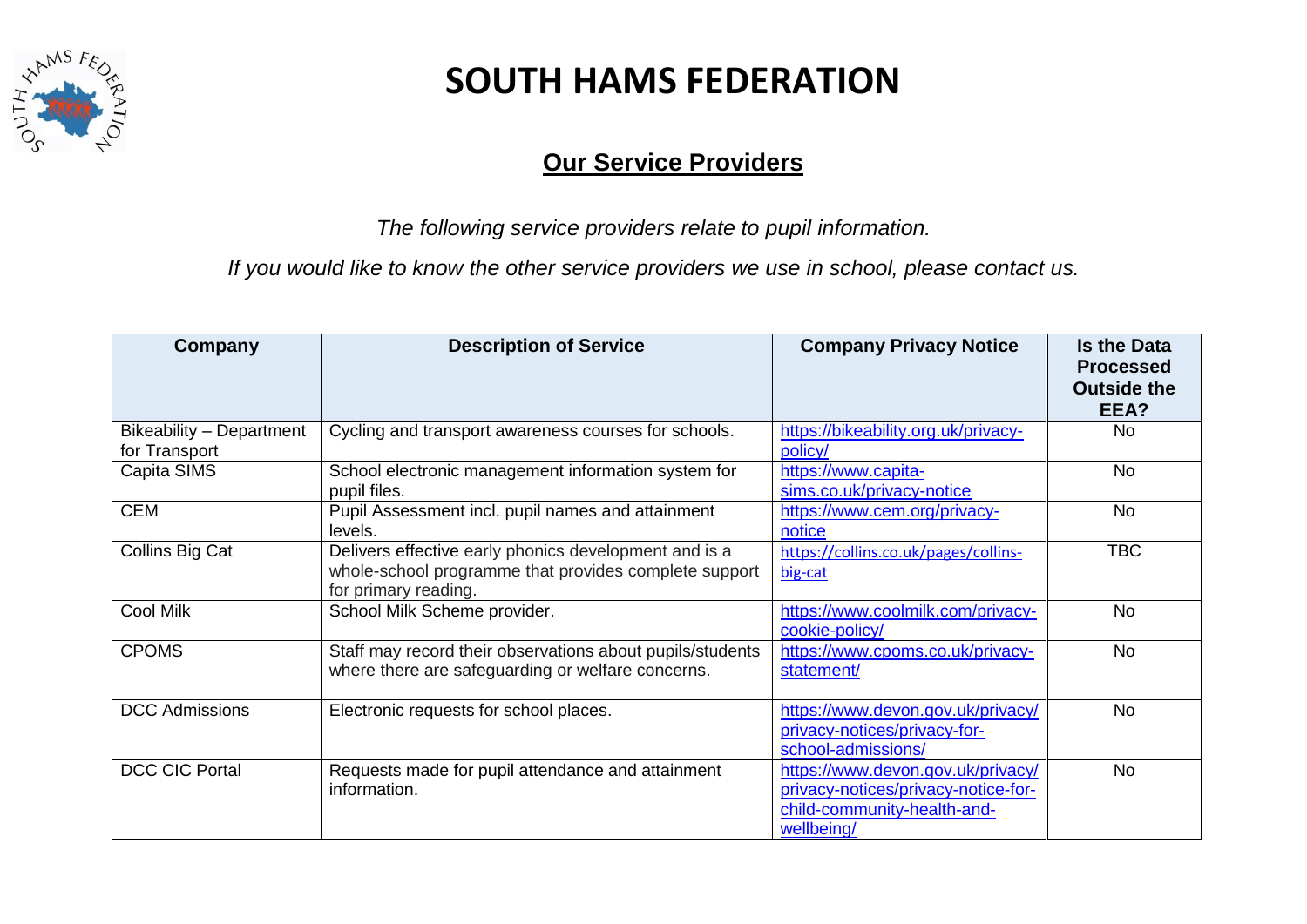

| <b>DCC Evolve</b>                  | Approval system for trips and overnight residential stays.                                                                                                                                                                                                                             | https://evolve.edufocus.co.uk/mye<br>volve/privacy.asp                                                   | <b>No</b>                                                                                                                                                                                                                   |
|------------------------------------|----------------------------------------------------------------------------------------------------------------------------------------------------------------------------------------------------------------------------------------------------------------------------------------|----------------------------------------------------------------------------------------------------------|-----------------------------------------------------------------------------------------------------------------------------------------------------------------------------------------------------------------------------|
| <b>Developing Experts</b>          | An education remote learning platform for online science<br>lessons.                                                                                                                                                                                                                   | https://www.developingexperts.co<br>m/privacy                                                            | $Yes - the Data$<br>Processor Agreement<br>provides sufficient<br>guarantees that the<br>data will be handled<br>in line with the GDPR<br>and appropriate<br>contractual clauses<br>are in place with any<br>sub-processors |
| <b>DfE School Census</b>           | Legal requirement by the DfE. Termly collecting of<br>school and pupil information.                                                                                                                                                                                                    | https://www.devon.gov.uk/support<br>forschools/administration/informat<br>ion-governance/privacy-notices | No.                                                                                                                                                                                                                         |
| <b>Edukey Education Ltd</b>        | SENDCo Management tool.                                                                                                                                                                                                                                                                | https://www.edukey.co.uk/privacy/                                                                        | <b>Yes</b>                                                                                                                                                                                                                  |
| Forest & Beach                     | Day and residential trip provider.                                                                                                                                                                                                                                                     |                                                                                                          | <b>No</b>                                                                                                                                                                                                                   |
| Google (YouTube)                   | YouTube is a service where videos can be stored in the<br>school's private encrypted account to share special<br>events such as Christmas performances.                                                                                                                                | https://policies.google.com/privac<br>$y?$ hl=en-GB                                                      | <b>No</b>                                                                                                                                                                                                                   |
| Google Classroom                   | Google Classroom is a web service to help schools<br>streamline the process of sharing files between teachers<br>and students. Students using Google Classroom can<br>view assignments, submit homework, and receive grades<br>from teachers to help them stay on track and organised. | https://workspace.google.com/ter<br>ms/education_privacy.html                                            | <b>No</b>                                                                                                                                                                                                                   |
| Google Drive incl. GSuite<br>apps. | Private and secure, staff access Federation drives to<br>share files, documents and photos. GSuite apps include<br>Google Meet for conferencing/meetings, Gmail (school<br>email) Calendar, Contacts @ Jamboard) currently used.                                                       | https://policies.google.com/privac<br>$y?$ hl=en-GB                                                      | <b>No</b>                                                                                                                                                                                                                   |
| <b>Grenville House</b>             | Day and residential trip provider.                                                                                                                                                                                                                                                     | https://www.grenville.uk.com/priva<br>cy-policy/                                                         | <b>No</b>                                                                                                                                                                                                                   |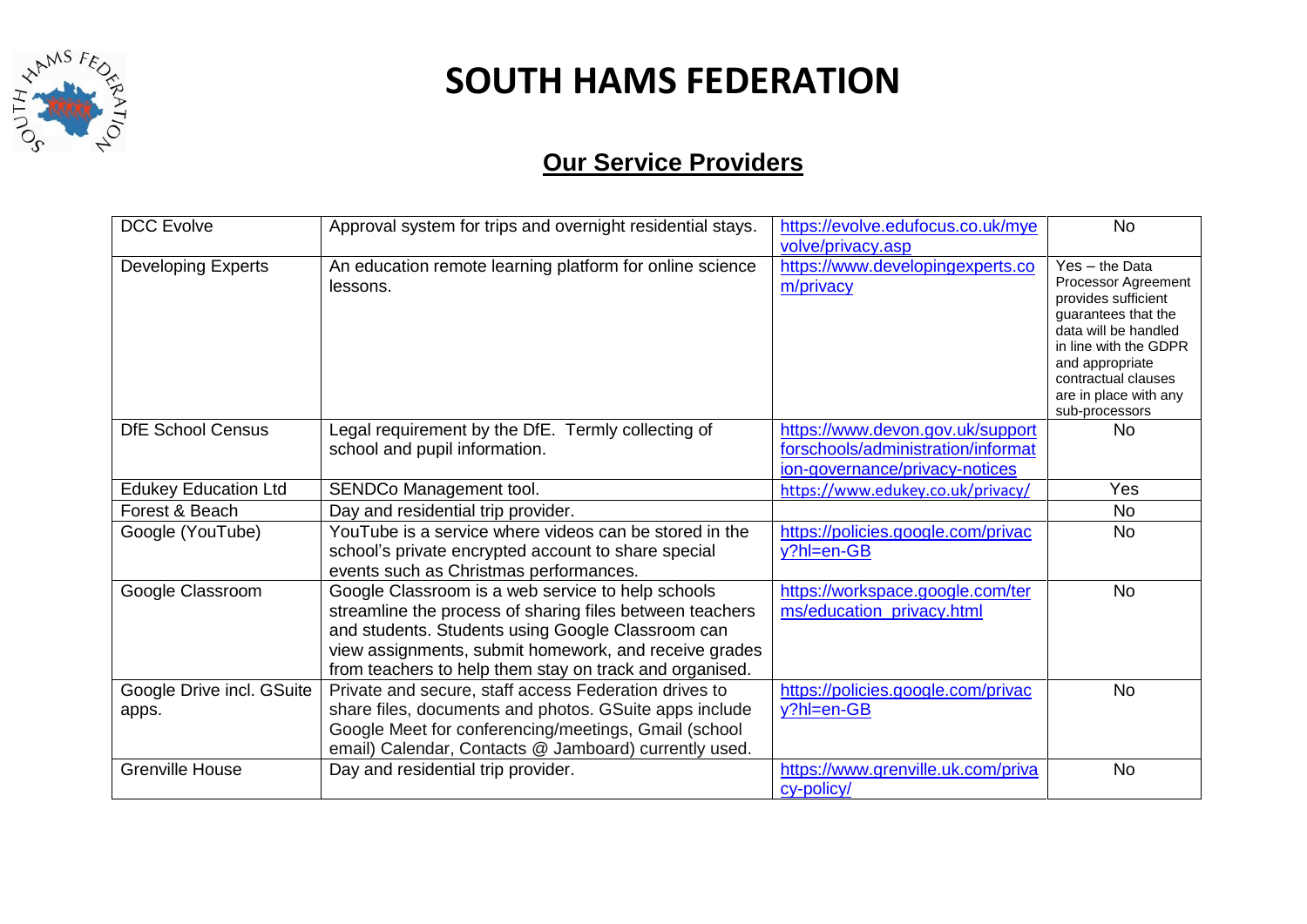

| <b>Heatree Activity Centre</b>          | Day and residential trip provider.                                                                                                                                  | https://heatree.org/wp-<br>content/uploads/2019/01/Data-<br><b>Privacy-Notice.pdf</b>                                                                                            | <b>No</b>                                                                                                                                                                        |
|-----------------------------------------|---------------------------------------------------------------------------------------------------------------------------------------------------------------------|----------------------------------------------------------------------------------------------------------------------------------------------------------------------------------|----------------------------------------------------------------------------------------------------------------------------------------------------------------------------------|
| <b>Ivybridge Community</b><br>College   | Transfer of pupil data via our MIS system.                                                                                                                          | https://www.ivybridge.devon.sch.u<br>k/attachments/download.asp?file=<br>2454&type=pdf<br>https://www.ivybridge.devon.sch.u<br>k/attachments/download.asp?file=<br>2456&type=pdf | <b>No</b>                                                                                                                                                                        |
| Kingsbridge Community<br>College        | Transfer of pupil data via our MIS system.                                                                                                                          | https://educationsouthwest.org.uk<br>/wp-<br>content/uploads/2020/07/GDPRPr<br>ivacyPolicy.pdf                                                                                   | <b>No</b>                                                                                                                                                                        |
| Kingsbridge Gazette                     | Local newspaper where photos and first names may be<br>shared of activities and events which have occurred in<br>school, only if consent has been given by parents. | https://www.kingsbridge-<br>today.co.uk/privacy.cfm                                                                                                                              | <b>No</b>                                                                                                                                                                        |
| Loom                                    | Cloud storage for photos and videos and video creation                                                                                                              | https://www.loom.com/privacy-<br>policy                                                                                                                                          | Yes                                                                                                                                                                              |
| <b>MS Teams</b>                         | Video conferencing used for parents evenings with<br>parents and pupils and additional meetings between<br>school and parents/carers.                               | https://privacy.microsoft.com/en-<br>gb/privacystatement                                                                                                                         | <b>No</b>                                                                                                                                                                        |
| Pobble                                  | Use the resources to support the teaching of writing in<br>our schools.                                                                                             | https://pobble.com/privacy-policy                                                                                                                                                | <b>No</b>                                                                                                                                                                        |
| <b>Rising Stars - Reading</b><br>Planet | Education online platform providing reading books for<br>pupils.                                                                                                    | https://www.hoddereducation.co.u<br>k/privacynotice                                                                                                                              | $Yes - the Data$<br>Processor Agreement<br>provides sufficient<br>guarantees that the<br>data will be handled<br>in line with the GDPR<br>and appropriate<br>contractual clauses |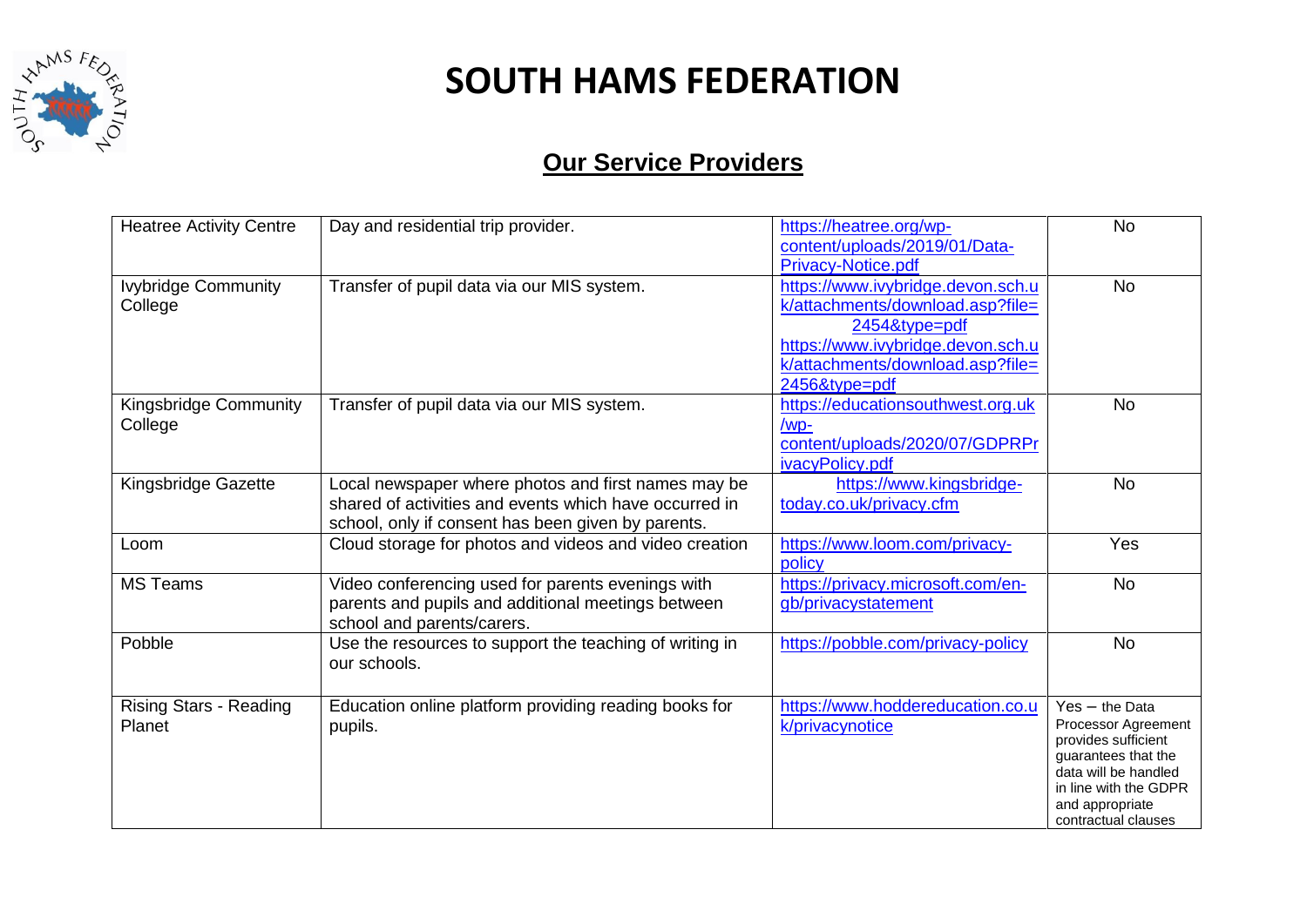

|                       |                                                                                                                                                                                                                                            |                                                                                              | are in place with any<br>sub-processors                                                                                                                                                                                                                             |
|-----------------------|--------------------------------------------------------------------------------------------------------------------------------------------------------------------------------------------------------------------------------------------|----------------------------------------------------------------------------------------------|---------------------------------------------------------------------------------------------------------------------------------------------------------------------------------------------------------------------------------------------------------------------|
| <b>Real PE</b>        | Educational platform which focuses on the<br>development of agility, balance and co-ordination,<br>healthy competition and co-operative learning,<br>physical literacy, emotional and thinking skills to<br>achieve in PE, Sport and life. | https://cms.jasmineactive.com/upl<br>oads/external/Create-<br>Development-Privacy-Policy.pdf | Yes - the Data<br>Processor Agreement<br>provides sufficient<br>guarantees that the<br>data will be handled<br>in line with the GDPR<br>and appropriate<br>contractual clauses<br>are in place with any<br>sub-processors                                           |
| Salcombe Embroiderers | Uniform Embroiderer, possible information to pupil<br>names.                                                                                                                                                                               |                                                                                              | No.                                                                                                                                                                                                                                                                 |
| Schoolcomms           | Secure email system used for sending information to<br>parents and carers.                                                                                                                                                                 | https://schoolcomms.com/schoolc<br>omms-and-gdpr/                                            | <b>No</b>                                                                                                                                                                                                                                                           |
| <b>ESS SIMS</b>       | SIMS is the electronic management system we use to<br>manage our pupil files.                                                                                                                                                              | https://www.educationsoftwaresol<br>utions.co.uk/privacy-notice                              | <b>No</b>                                                                                                                                                                                                                                                           |
| Scomis (DCC)          | Part of Devon County Council, Scomis are our IT partner<br>ensuring our IT devices, infrastructure hardware and our<br>Cloud based systems run efficiently and effectively.                                                                | https://www.scomis.org/privacy/                                                              | <b>No</b>                                                                                                                                                                                                                                                           |
| Seesaw                | Online education platform to help schools teach<br>remotely, share files and videos between pupils and<br>teachers. Homework and assignments can be uploaded<br>and teachers can grade to help pupils stay on track of<br>work.            | https://web.seesaw.me/privacy-<br>policy                                                     | Yes - the Data<br>Processor Agreement<br>provides sufficient<br>guarantees that the<br>data will be handled<br>in line with the GDPR<br>and there are<br>appropriate legal<br>agreements in place<br>to protect the data<br>and the rights of the<br>data subjects. |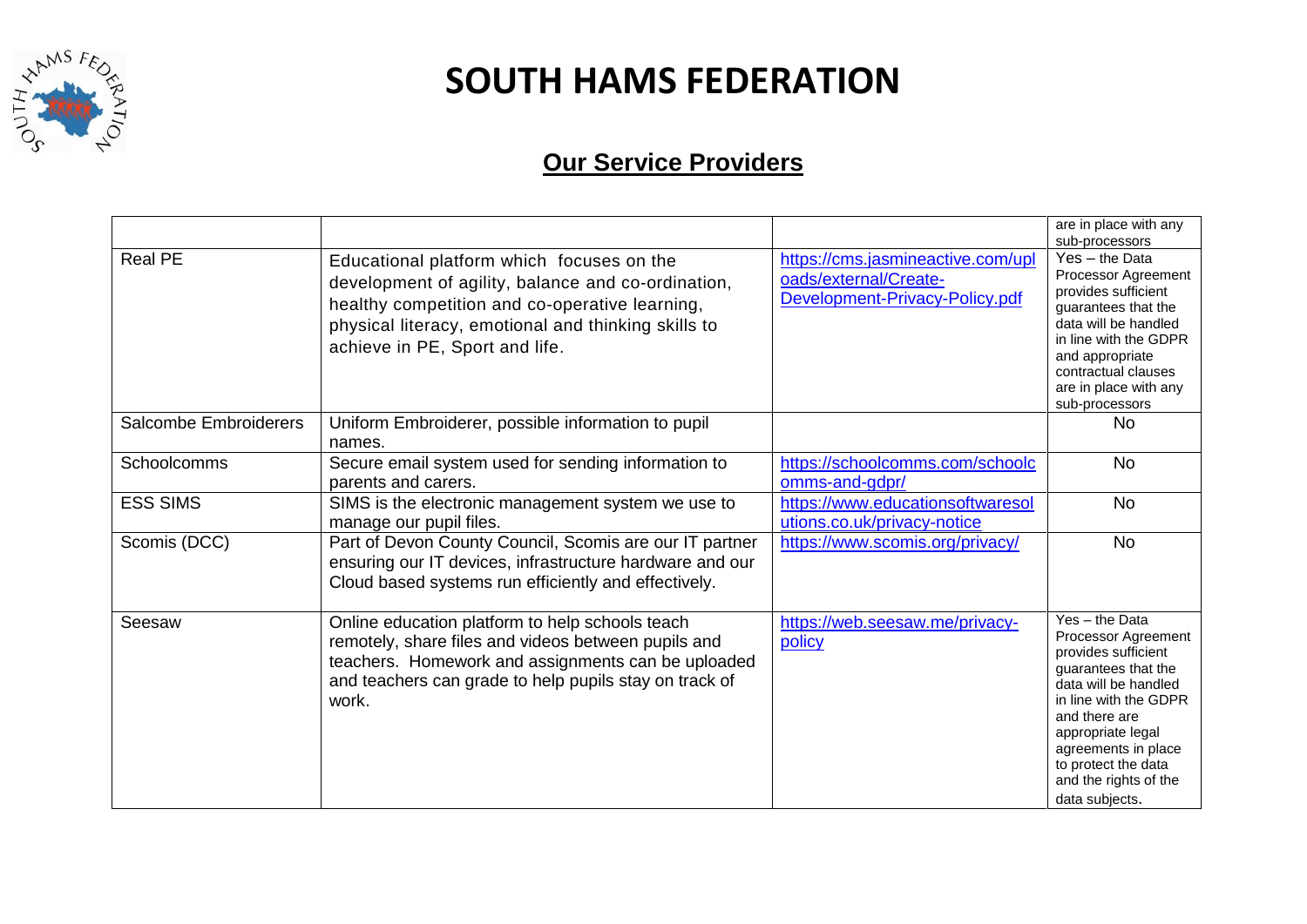

| Speechlink           | Support for Childrens speech and language.                          | https://speechandlanguage.suppo<br>rt/files/Speech_Link_Multimedia_  | <b>No</b>                                                                                                                                                                                                                                                                                                                                                                                                                                                                                                                                                                                                                                                                                                                                                                                                                                 |
|----------------------|---------------------------------------------------------------------|----------------------------------------------------------------------|-------------------------------------------------------------------------------------------------------------------------------------------------------------------------------------------------------------------------------------------------------------------------------------------------------------------------------------------------------------------------------------------------------------------------------------------------------------------------------------------------------------------------------------------------------------------------------------------------------------------------------------------------------------------------------------------------------------------------------------------------------------------------------------------------------------------------------------------|
|                      |                                                                     | $Ltd -$<br><b>Privacy Data Protection Policy</b>                     |                                                                                                                                                                                                                                                                                                                                                                                                                                                                                                                                                                                                                                                                                                                                                                                                                                           |
| <b>Spelling Shed</b> | An educational online platform used to help with pupil<br>literacy. | - v1.5n - 10-09-2018.pdf<br>https://www.edshed.com/en-<br>gb/privacy | It is possible.<br>Their Privacy Notice<br>includes the statement<br>below:<br>"If at any time we<br>transfer your personal<br>information to, or store it<br>in, countries located<br>outside of the EEA,<br>including if at any time<br>the United Kingdom is<br>not in the EEA (for<br>example, if our hosting<br>services provider<br>changes), we will ensure<br>that appropriate<br>safeguards are in place<br>for that transfer and<br>storage as required by<br>applicable law. This is<br>because some countries<br>outside of the EEA do<br>not have adequate data<br>protection laws<br>equivalent to those in<br>the EEA. Please contact<br>us using the details at<br>the end of this policy for<br>more information about<br>the protections that we<br>put in place and to<br>obtain a copy of the<br>relevant documents." |
|                      |                                                                     |                                                                      |                                                                                                                                                                                                                                                                                                                                                                                                                                                                                                                                                                                                                                                                                                                                                                                                                                           |